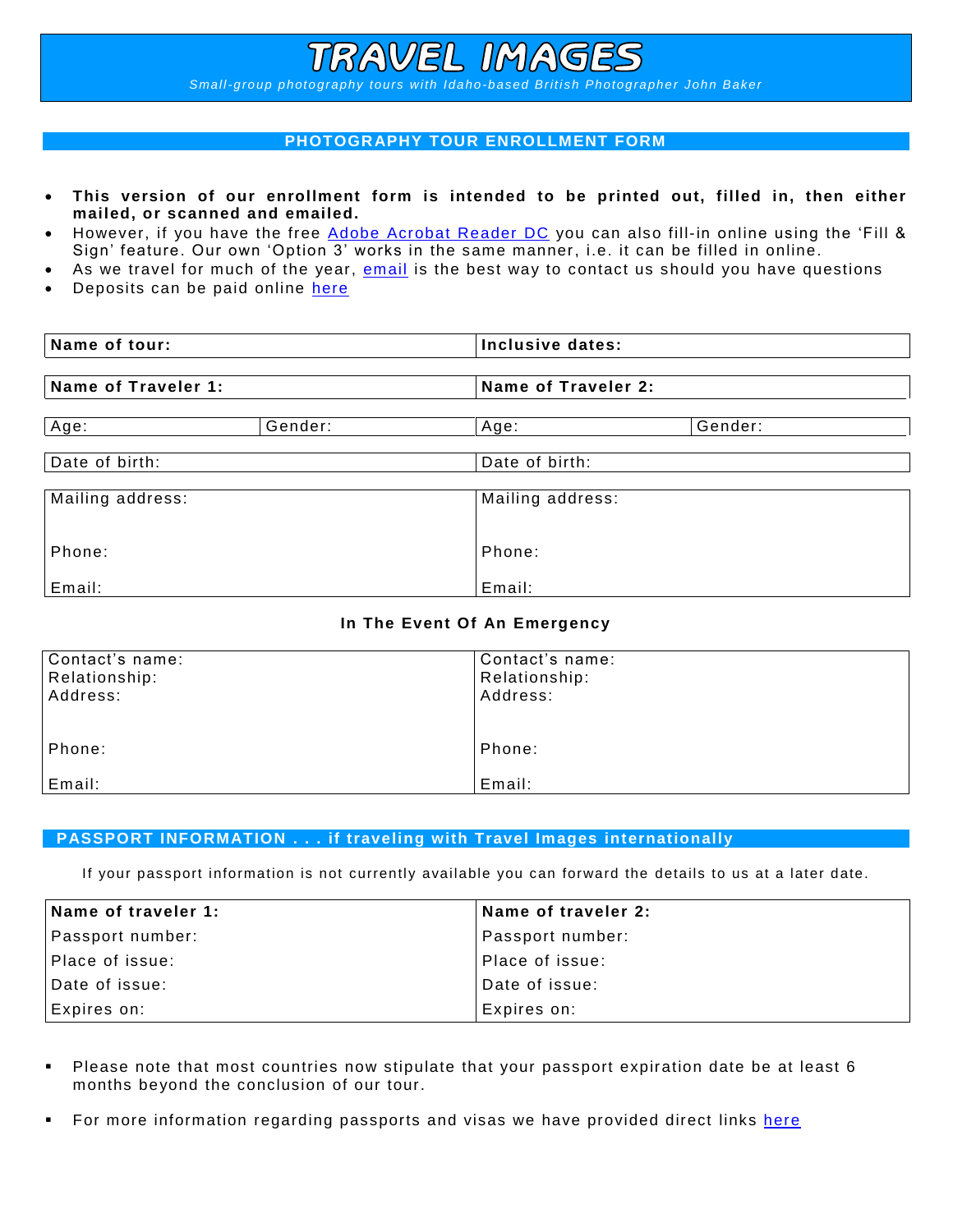# **YOUR ACCOMMODATION PREFERENCES** I prefer a single room, and agree to the single room supplement cost as per the tour brochure We require double occupancy Myself and spouse/travel-mate require twin-bedded occupancy If possible, please find a travel-mate to room share **Additional comments or special requests:**

#### **YOUR TRAVEL PLANS**

My travel plans are to arrive at the 'gateway airport' on:

I plan to fly home on:

*Please email your flight itinerary to phototours@travelimages.com when available*

## **Very Important! Regarding the booking of your flights . . .**

**Please do not book your flights** until the trip is confirmed as a 'go' by us via email. However, it's safe to book flights if the online brochure shows a green check mark. This signifies that the trip has the minimum number and the trip has a 'go' status. If you'd like to confirm this first, send an email to phototours@travelimages.com .

**Once the trip is confirmed as a 'go'**, please arrange your flight/s to arrive at the gateway airport by the specified local time in the online brochure. In most cases, and because of the travel climate these days, we recommend that you arrive at least one day early. More on this . . .

**Arrival day:** If it's not possible for you to make the appropriate connections and arrive by the commencement time of the tour, please consider arrival the previous day. In fact we recommend arriving a day early for all of our photography tours, but leave it to you to make the final decision. You must arrive no later than the latest time indicated in the arrival window or you may need to make arrangements at your own expense to catch up with the group. This is because we're unable to delay the rest of the group for much time after the arrival window time passes due to photography considerations. Thank you!!

# **INSURANCE COVERAGE**

**Travel Images** is not responsible for cancellation due to illness, injury, accident, loss, damage or theft, and urges tour participants to arrange adequate insurance coverage. Your insurance coverage should include non-recoverable portions of tour and air costs, plus personal injury and loss etcetera. Your travel agent can provide details and coverage, or there are reputable online comparison sites to be found at [InsureMyTrip.com](http://www.insuremytrip.com/) and [SquareMouth.com.](https://www.squaremouth.com/) We have no affiliation with either but have used the latter ourselves.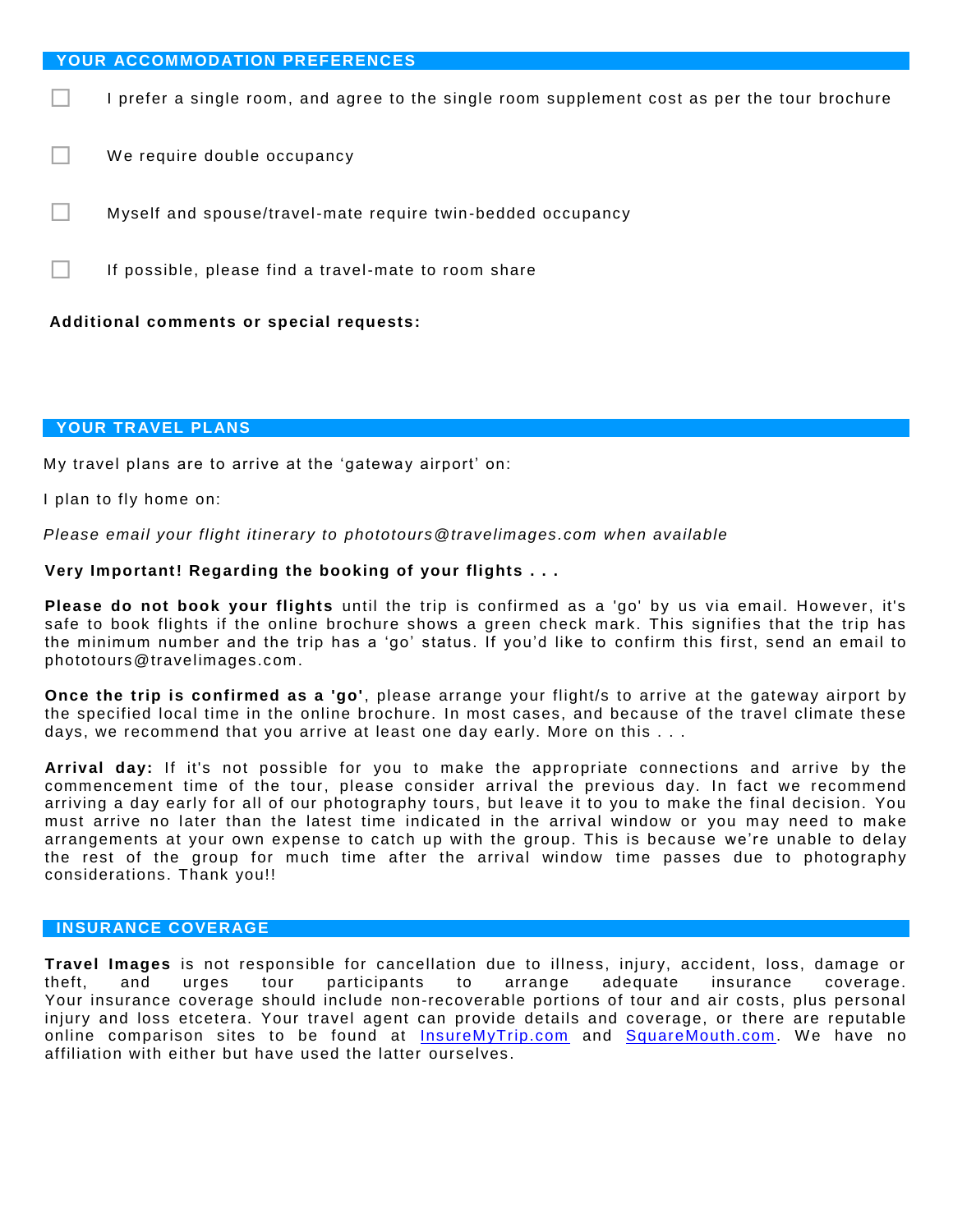Traveler 1:

Traveler 2:

 **PHOTOGRAPHY: To us assist in meeting your photographic goals . . .**

#### **What Is Your Experience Level?**

Traveler 1:

Traveler 2:

### **What Subjects Are Your Main Areas Of Photographic Interest?**

Traveler 1:

Traveler 2:

**What Technique/s Do You Wish To Improve On Or Master?**

Traveler 1:

Traveler 2: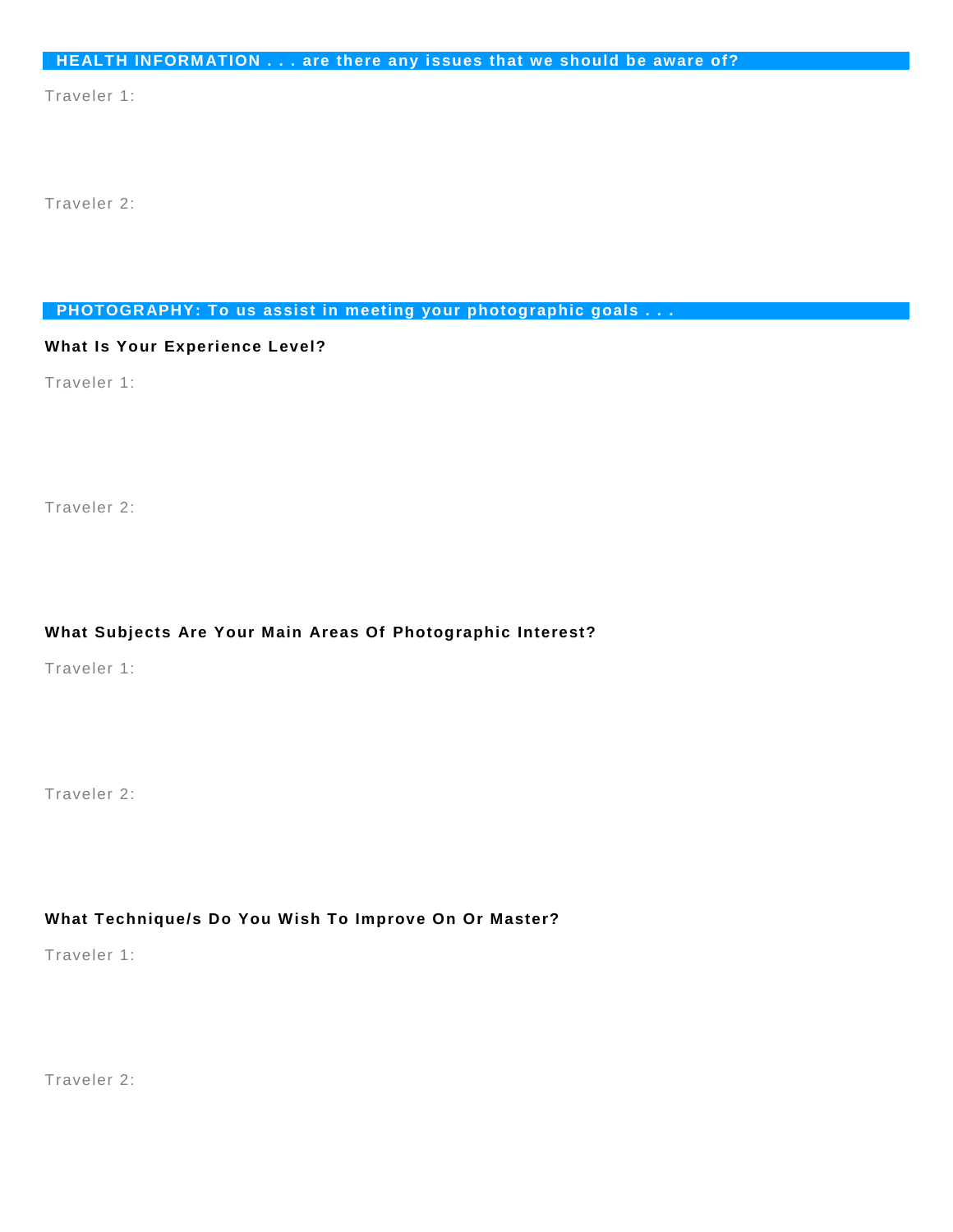### **What Specific Assistance Would You Like During The Trip?**

*Please give some specific examples, i.e. help with \*camera settings, input on composition, feedback on images taken before or this trip etcetera.*

Traveler 1:

Traveler 2:

### **A PAIR OF ADDITIONAL QUESTIONS!**

How did you hear about Travel Images?:

If online, what search phrase did you use?:

#### **CERTIFICATION AND AGREEMENT . . . i.e. the legal stuff**

#### **Your responsibility and release of liability**

You understand and agree that by enrolling and participating in a Travel Images photo tour you are accepting certain travel related risks.

Your signature on the enrollment form shall serve as a release of our liability and a complete assumption of all risks by you and your heirs, administrators, executors, successors, and assigns for you, all members of your family and any persons accompanying you.

Further, your signature on the enrollment form indicates that you are aware that travel, wherever it may be and by whatever means, involves some inherent risk of injury, illness, death, loss, or damage to personal property, which may be caused by forces of nature, negligence or actions of others, or other agencies. In consideration of, and as part of the payment for, your participation in our photo tour, you are voluntarily releasing John Baker Photographer LLC, doing business as Travel Images Photography Tours and all those involved with it, including but not limited to, all of its agents, leaders, quides and suppliers, from any and all liabilities, because you are assuming the risks yourself.

You are voluntarily traveling to areas which may be remote or foreign, mountainous or wilderness, and which may not be operated nor maintained to the standards to which you are accustomed. These factors, among others, therefore may involve certain additional risks, dangers, and inconveniences. These include, but are not limited to, forces of nature, terrorism, civil unrest, wild animals, the manner of hotels and other accommodations, and various means of conveyance, including but not limited to airplanes, vehicles, taxis, boats, roads, walkways and trails.

You understand and agree that medical services or facilities may not be readily available during all or part of the trip, and that this includes emergency medical care, presence of physicians, and adequate medication. We assume no responsibility for medical care or any special dietary requirements you may have.

In addition, your signature on the Enrollment Form signifies that you release, hold harmless and will defend John Baker Photographer LLC, doing business as Travel Images Photography Tours, as well as its officers, agents, guides, leaders, sponsors, and associates, from any and all liability, actions, causes of action, claims, debts, and demands of every kind and nature whatsoever which you now have or which may arise in connection with your participation in any activities arranged or conducted by them including, without limitation, all liability, actions, causes of action, claims, debts, and demands related to the negligence of said persons.